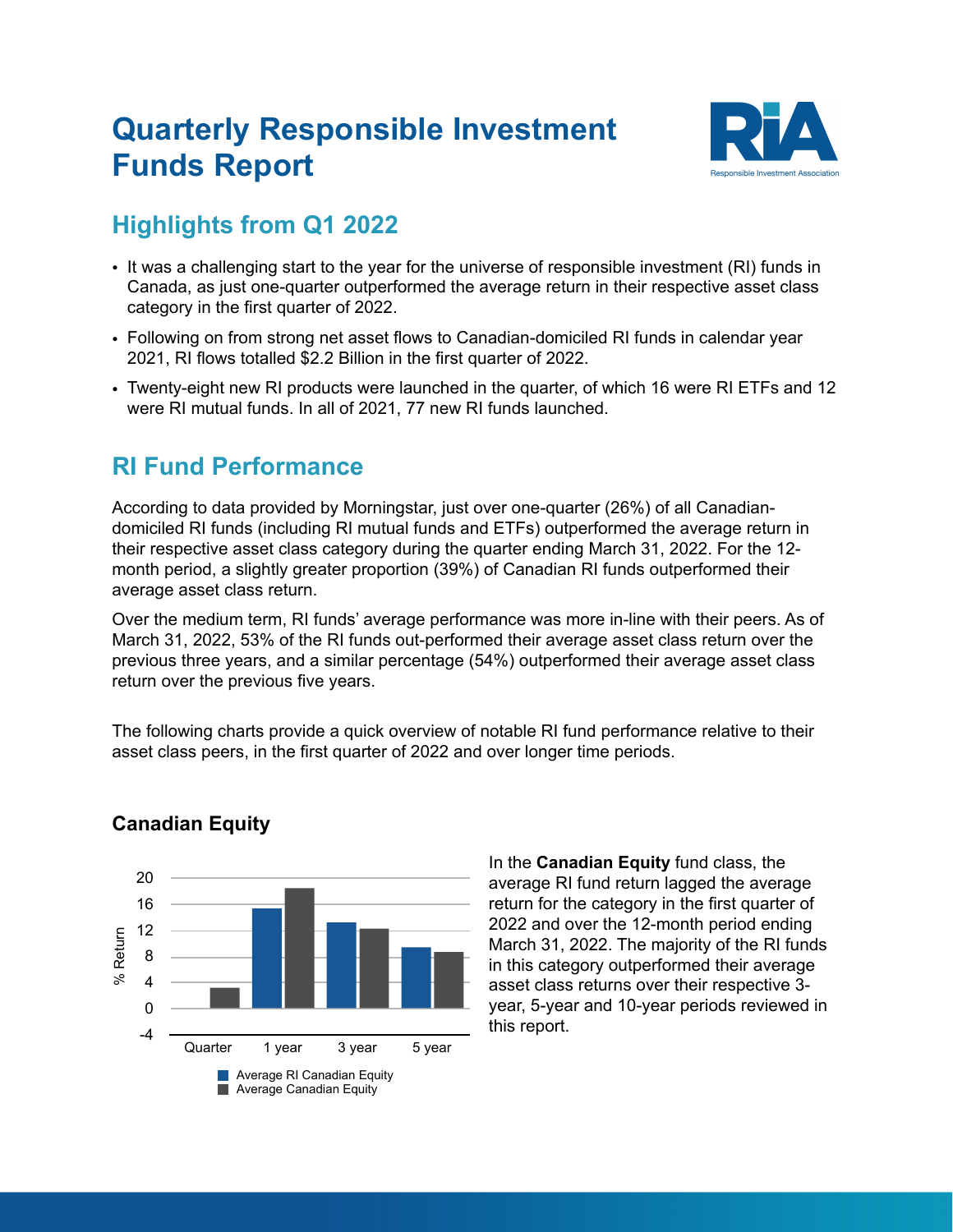

**Global Equity**

In the **Global Equity** fund class, one-quarter (26%) of the RI funds outperformed the average asset class return in the 12 months ending March 31, 2022. Over the 3-year and 5-year periods reviewed in this report, close to one-half (49% and 53%, respectively) of the RI funds in this category outperformed the average asset class return.



#### **Global Fixed Income**

In the **Global Fixed Income** fund class, the majority of the RI funds outperformed the category's average return in the first quarter of 2022 and for the 12 months ending March 31, 2022. In the 3-year and 5-year periods reviewed in this report, two-thirds (67% and 69%, respectively) of the RI funds in this category outperformed the average asset class return.



#### **Global Fixed Income Balanced**

In the **Global Fixed Income Balanced** fund class, close to one-half of the RI funds outperformed the average asset class return over the 12 months ending March 31, 2022. Over the 3-year period reviewed in this report, 63% of the RI funds outperformed the average asset class return. The majority (54%) of the RI funds outperformed the average asset class return over the 5-year period ending March 31, 2022.

*Note: For the purpose of this report, RI funds include those that are marketed as responsible investments with RI strategies/policies disclosed in regulatory documents. Average asset class return includes RI and non-RI funds. Only the oldest share class of RI funds were included in the analysis against category averages. Returns for periods greater than one year are annualized. Excludes fund-of-funds.*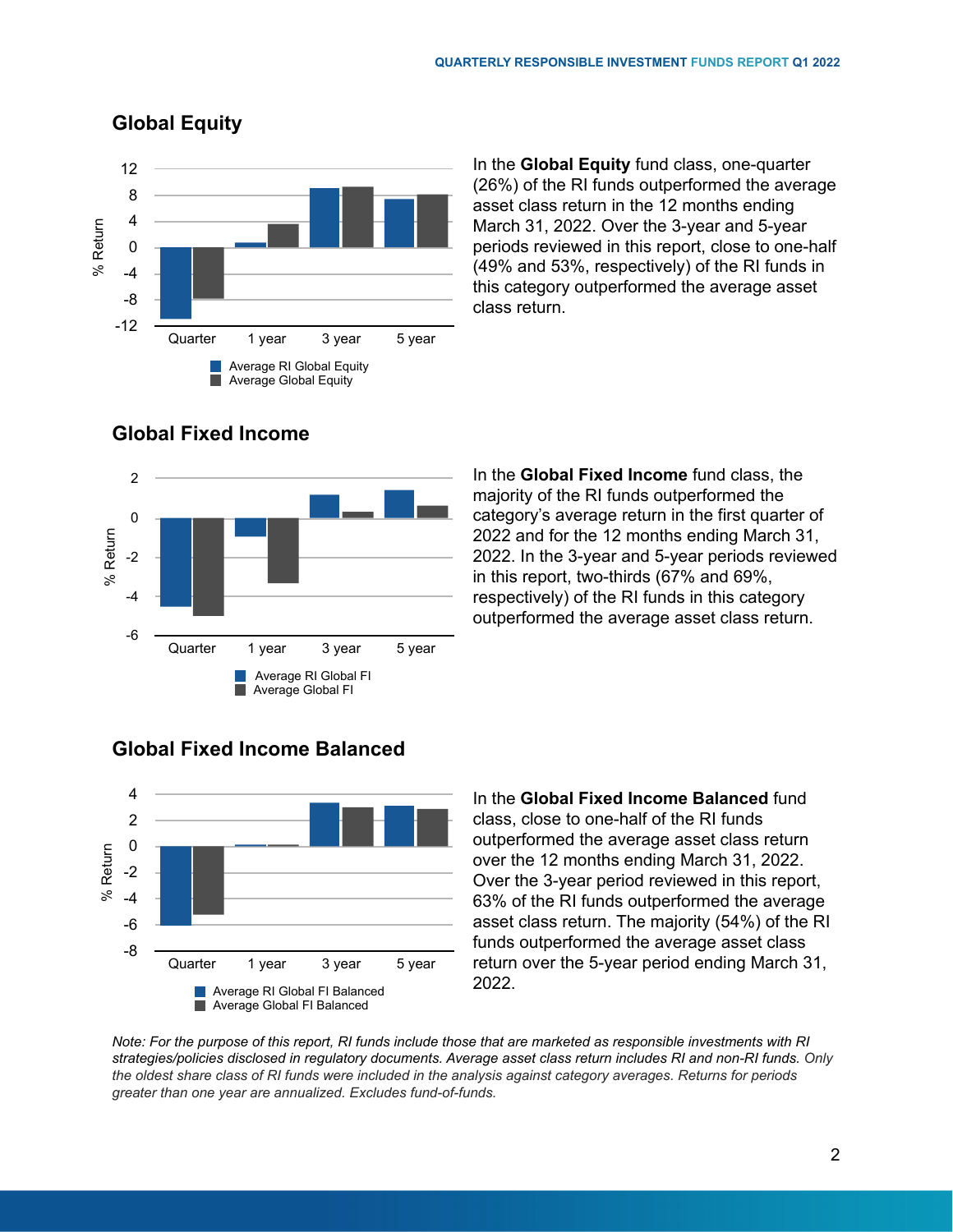## **RI Fund Flows**

Net asset flows for Canadian-domiciled RI mutual funds and ETFs, estimated by Morningstar, were strongly positive in the first quarter of 2022. Total estimated flows in Q1 amounted to \$2.2 Billion, bringing total RI fund assets under management to approximately \$33 Billion.



**Canadian RI Mutual Fund and ETF Estimated Net Flows, Active & Passive** 

Source: Morningstar Direct. Data as of March 31, 2022. Excludes fund of funds.

## **RI Product Launches**

According to Morningstar, 28 new RI mutual funds and ETFs were launched in the first quarter of 2022. For the calendar year 2021, a total of 77 RI products were launched.





Source: Morningstar Direct. Data as of March 31, 2022.